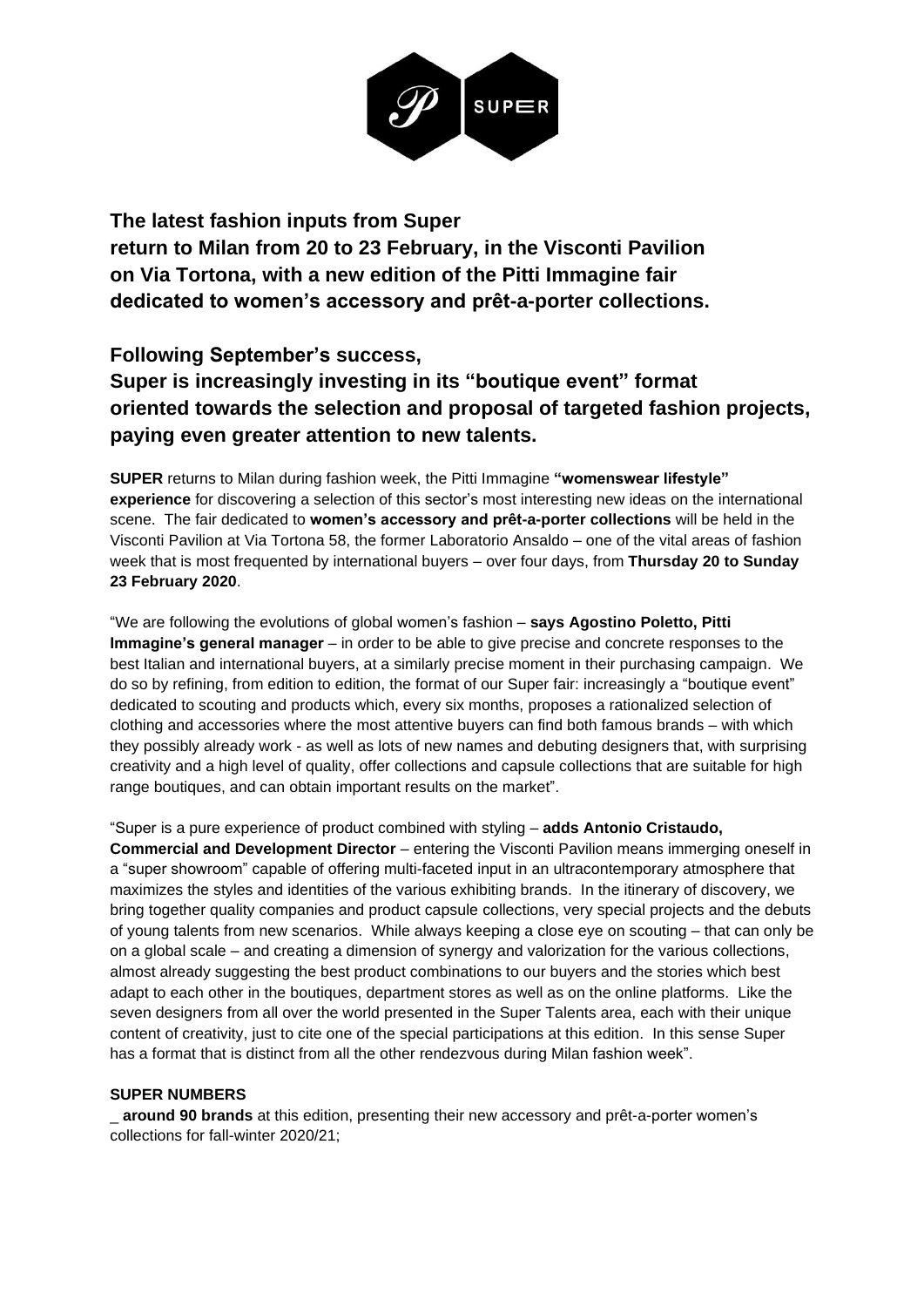

\_ around **30% of the brands are from abroad.**

#### **SUPER BRANDS**

Here are some of the names taking part in this edition:

**ACCHITTO, AFTERLABEL, ALESSANDRO ENRIQUEZ, AMUSE, BE YOU - GÉRALDINE ALASIO, CIRCOLO 1901, CLOSCA, DOTZ, E'ST - ELY'S THREAD, ERIBÉ, FREI UND APPLE, GAYNOR BONGARD, GELSO MILANO, HELENA BAJAJ LARSEN, I ISABELLA CLEMENTINI, IINDACO, JAKKE, JEKCA, JIMMY CRYSTAL NEW YORK, JUAREZ CAMACHO, KARPET DIEM, LELO, LES TRICOTS D'O, L'IMPERMEABILE, MA'RY'YA, MAURIZIO MASSIMINO, MELIP, MII, NAM JOSH, OREQUO, PEECH, QEEBOO, REVERTISSU, RUN OF Runarchy Attitude, SALCE 197, SANTHONORÉ - SOMETHING OUT OF THE BLUE, SCAGLIONE, SHAFT JEANS, SHAKE IT BABY, SHIRTAPORTER, SPARTI handmade, STMA, TROVELORE, VUEM, WHITE SAND, WORN, ZYNE OFFICIAL**.

#### *The projects and the special participations:*

#### **\_ SUPER TALENTS**

SUPER confirms its role as an observatory on the most interesting fashion scenarios, turning the spotlight on the most promising new stylists on the global scene. In fact, this edition sees the return of one of the areas most appreciated by buyers in their search for new ideas – **SUPER TALENTS** – the protagonists of which are up-and-coming talents selected in collaboration with **Sara Sozzani Maino of** *Vogue Italia* **and** *Vogue Talents*. On stage will be a selection of **seven designers from all over the world** working on the **accessory luxury** concept with a series of proposals that have a high creative content. Here are their names: **Acchitto** (Italy), **Helena Bajaj Larsen** (France), **IINDACO** (Italy), **Juárez Camacho** (Mexico), **Malaga4** (Italy), **WoRN** (Switzerland), **Zyne Official** (Morocco).

#### **\_The exclusive essences of CAMPOMARZIO70**

This edition of Super sees the special participation of a historical name of artistic perfumery and the most exclusive cosmetics: **Campomarzio70.** The Italian company that for four generations has been passionately discovering and presenting creations with the power to convey real emotions will showcase a selection of its most interesting fragrance brands: **L'Objet, Cire Trudon, Alexandre.J, Parle Moi De Parfum, Escentric Molecules, Familia Familia, Hermetica** and the **Xerjoff V collection**.

#### **BUYERS**

The last edition of Super welcomed, in all, **over 5,800 buyers;** the international buyers exceeded the **1,100 mark (around 20% of the total) from over 50 different foreign countries.**

Leading the **top 15** key **foreign markets** was **Japan**, followed by **France, Spain, Germany, Greece, United States, Switzerland, China, Russia, South Korea, Austria, Netherlands, Belgium, United Kingdom** and **Portugal.**

Here are some of the *top international buyers* who attended the last edition: **Alan Bilzerian** (United States), **Baycrews** (Japan), **Beams** (Japan), **Bongénie Grieder** (Switzerland), **Dantendorfer** (Austria), **Galeries Lafayette** (France), **Giulio** (United Kingdom), **El Corte Inglés** (Spain), **Harvey Nichols** (Hong Kong), **Hyundai** (South Korea), **Isetan** (Japan), **Le Bon Marché**